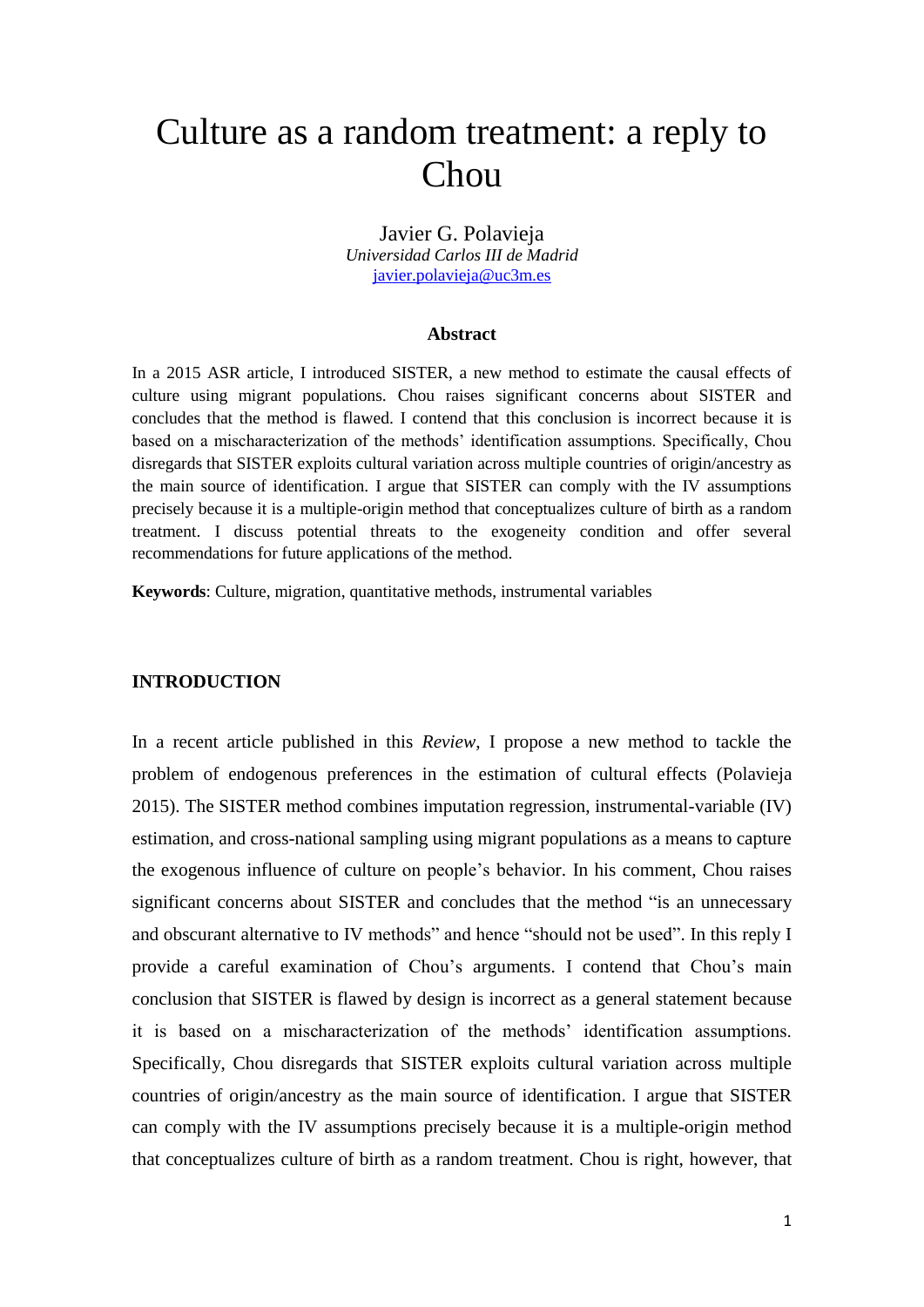there are a number of important potential threats to the exogeneity condition in SISTER. While I believe such potential threats could indeed invalidate particular applications of the method, they do not invalidate the whole approach. Hence the question, in my view, is not whether SISTER is right or wrong, sound or flawed, in general, but under which specific conditions particular applications of the method are likely to fail. I welcome the opportunity to clarify the assumptions behind my own application of the method to the case of female labor force participation (FLFP) and to address Chou's legitimate concerns about omitted variables and selection bias.

For ease of exposition, I first clarify the mechanics of SISTER and then take up Chou's concerns, starting with his most fundamental challenges to the method.

## **SISTER AS AN EXTENSION OF IV METHODS**

What is the impact of traditionalism on women's labor supply? The general causal model for women's participation decision,  $Y$ , is given by the following equation:

$$
Y = \alpha + \tau T + \mathbf{G}\gamma + \varepsilon \tag{1}
$$

where T is women's traditionalism, **G** is a vector of control variables, and  $\varepsilon$  is an error term that summarizes all other causes of FLFP.

The problem of endogenous preferences arises because people's preferences and beliefs are influenced by a whole set of environmental factors that also influence their actions. These environmental factors act as a big omitted confounder generating a correlation between  $T$  and  $\varepsilon$ . This means that we cannot identify the causal effect of  $T$  on  $Y$  by regression (in other words, the OLS estimate of  $\tau$  is bound to be biased). The method of IV allows researchers to consistently estimate  $\tau$  if they observe an instrument Z that complies with two crucial conditions. The first condition is the *relevance* condition, which requires that the instrument is correlated with  $T$  net of the control variables,  $\bf{G}$ ; formally:  $Cov(Z, T | G) \neq 0$ . The second condition is the *exogeneity* condition, which requires that the instrument is uncorrelated with the error term; formally:  $Cov(Z, \varepsilon)$  = 0. The exogeneity condition implies that  $Z$  must only affect  $Y$  through its effect on  $T$ , an implication known as the *exclusion restriction*.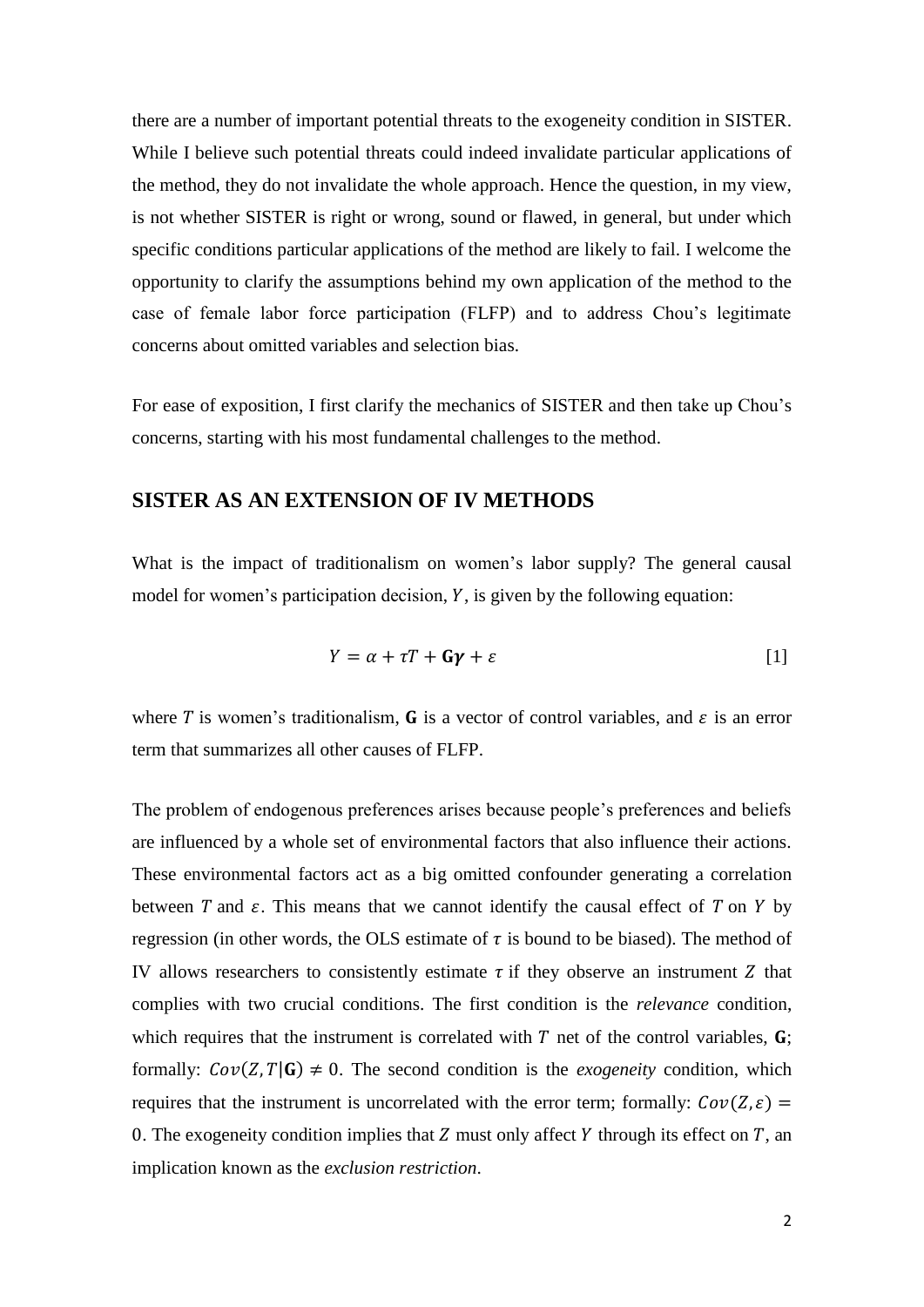The trouble is when people are observed within the bounds of a single society, it is extremely hard for researchers to find an instrument that is not itself affected by the same environmental factors that simultaneously influence  $T$  and  $Y$ . This poses a formidable methodological challenge for the estimation of cultural effects. To tackle this problem, the SISTER method exploits migration across different social environments as a key source of identification.

SISTER generates an instrument,  $\widehat{Z}_t$ , for immigrants' trait of interest,  $T_i$ , by imputing from non-migrating equivalents *j*, observed at different countries of origin/ancestry *c*, using a set of variables,  $X_j$ , as imputation predictors.<sup>1</sup> This we do in two steps. First, we model non-migrants' traditionalism  $(T_j)$  at country of origin using a set of multiple regressions of the form:

$$
\widehat{T}_j = \widehat{\gamma}_{0,c_j} + \sum_{s=1}^k \widehat{\gamma}_{s,c_j} X_{s,j} \tag{2}
$$

where  $c_j$  is the country of non-migrating individual *j*;  $\hat{\gamma}_{0,c_j}$  is the intercept for  $c_j$ ; and  $\hat{\gamma}_{s,c_j}$  is a vector of multiple regression coefficients.

Second, we estimate the imputed value of traditionalism for migrants  $(\hat{Z}_i)$  by multiplying their own values of  $\boldsymbol{X}$  by the coefficients estimated at their respective countries of origin/ancestry  $(c)$ :

$$
\hat{Z}_i = \hat{\gamma}_{0,c_i} + \sum_{s=1}^k \hat{\gamma}_{s,c_i} X_{s,i} \tag{3}
$$

It is crucially important to understand that this method exploits variation across *multiple* cultures of origin/ancestry as the main source of identification. The intuition is simple: migration can help us identify the exogenous component of culture because it removes people from their original embedding social environments. This idea we can call the *epidemiological principle* (Fernandez 2011). In other words, it is because immigrant women's degree of traditionalism varies with country of origin/ancestry that we can

**.** 

<sup>&</sup>lt;sup>1</sup> Imputation predictors "should seek to capture relevant sources of socialization (in the trait of interest) that operate within nations of origin" (Polavieja 2015:175).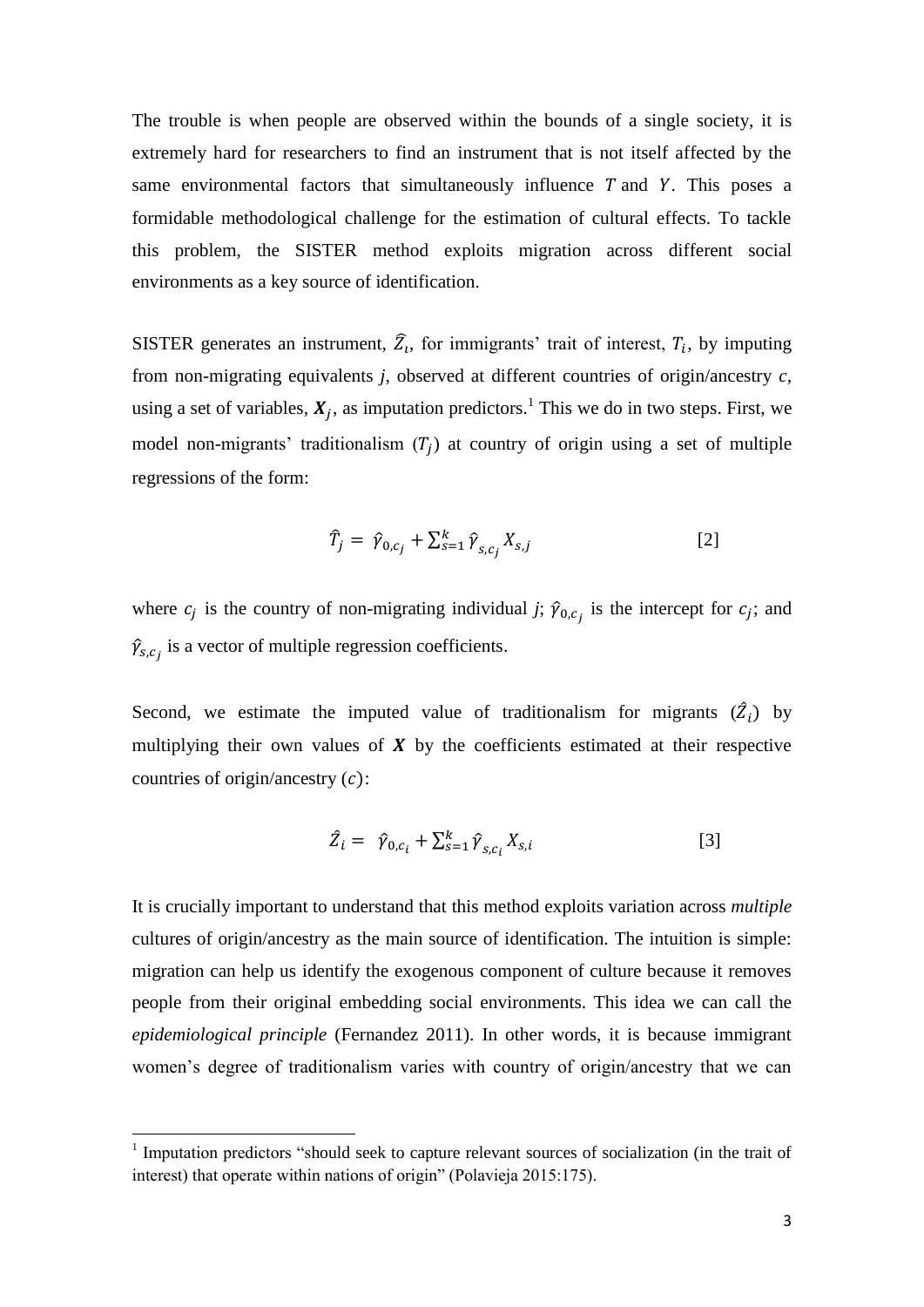identify the "cultural component" of this trait. Hence for SISTER to work, it is indispensable to have variation in origin/ancestry.

The SISTER instrument  $\widehat{Z}_l$  (called *synthetic traits*) thus contains information not only of individual covariates  $(X_i)$ , but also, and crucially so, from the country of origin/ancestry  $(c_i)$ . In the 2015 article, I fitted 23 different imputation regressions for immigrants from 23 different origin/ancestry countries using information from 23 different country samples of non-migrating donors.<sup>2</sup> Each of these imputation regressions included an intercept,  $\hat{\gamma}_{0,c_j}$ , which can be understood as the net average value that traditionalism takes in each country of origin/ancestry. This intercept is crucial for identification, as I explain below.

The relevance condition for a valid instrument in SISTER can thus be formally expressed as follows:

$$
Cov(\hat{\gamma}_{0,c_i} + \ldots + \hat{\gamma}_{k,c_i} X_{k_i}, T_i | \mathbf{G}_i) \neq 0
$$
\n<sup>(4]</sup>

while the exogeneity condition is:

$$
Cov(\hat{\gamma}_{0,c_i} + \ldots + \hat{\gamma}_{k,c_i} X_{k_i}, \varepsilon_i) = 0
$$
\n<sup>(5)</sup>

### *Refuting Chou's claim that SISTER is unnecessary*

Chou claims that the imputation step in SISTER in unnecessary because the imputation regression can only yield valid instruments  $\widehat{Z}_t$  if it includes (at least one) valid nonimputed regressor(s)  $X_i$ . Hence, his argument goes, researchers should ignore the imputation step entirely and use such valid non-imputed regressor(s) directly as instrument(s) in standard IV regression. Thus, for Chou, there is never a reason to use SISTER.

Chou is right that the exogeneity of  $\hat{Z}_i$  implies the exogeneity of at least one imputation parameter. Yet he disregards that SISTER is a multiple origin method, which means

<sup>&</sup>lt;sup>2</sup> In total I used over 40,000 donors to impute synthetic traditionalism for roughly 3,000 migrant women.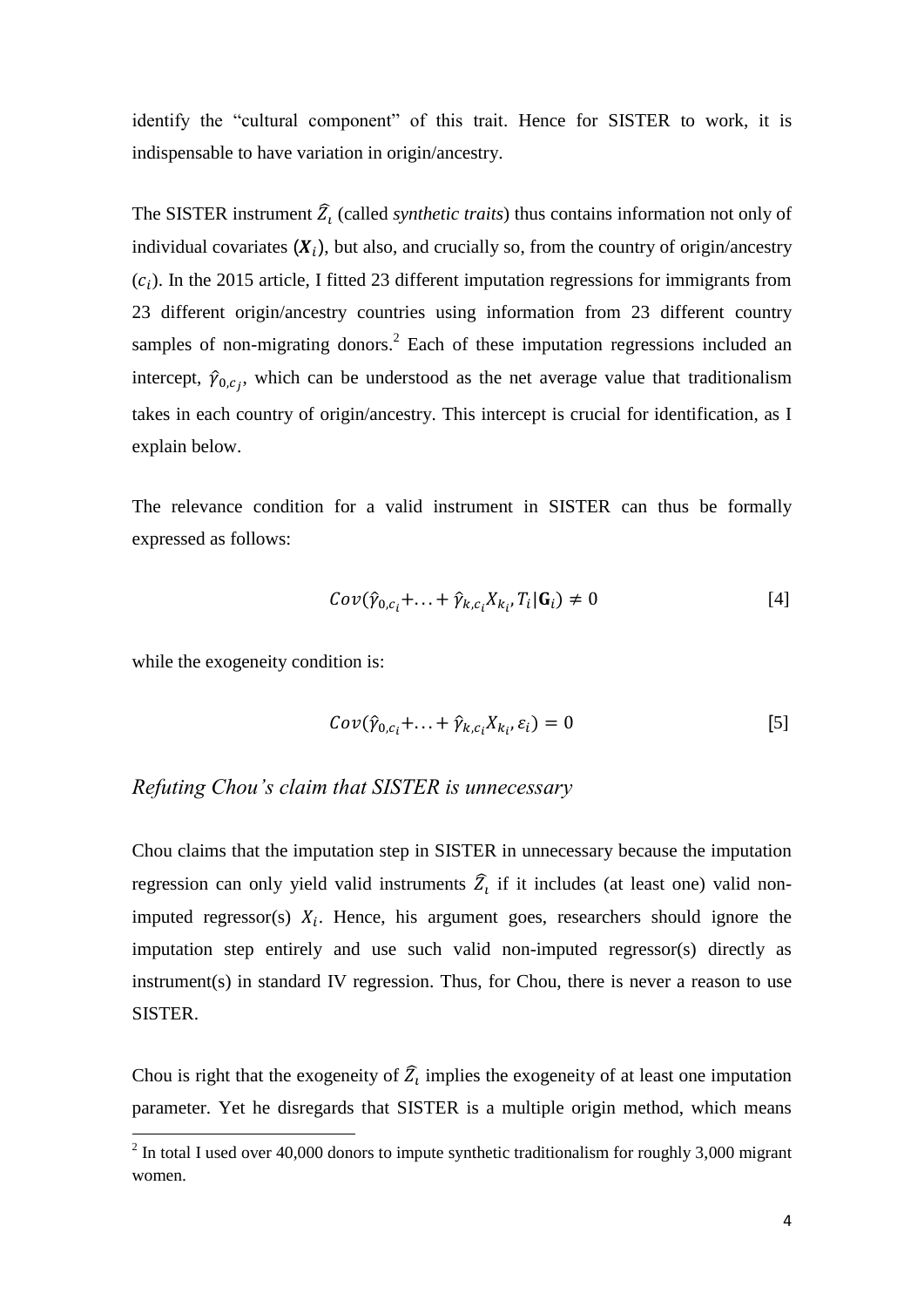$\hat{\gamma}_{0,c_i}$  is also a parameter of  $\hat{Z}_i$ . This omission has crucial implications for the validity of his argument.

To be clear, Chou's critique would be impeccable if we only observed women coming from one single country of origin/ancestry (i.e. if  $c_i = 1$  for all *i*); for then  $\hat{Z}_i$  would be collinear with variables already included in the structural model (equation 1) unless the researcher had an extra instrument for identification (i.e. an exogenous variable different from  $G_i$ ). In this case, *but only in this case*, SISTER would indeed be superfluous, since researchers could (and for clarity should) simply use that exogenous variable directly as the instrument, as Chou argues. Yet it is easy to see that when multiple origins are considered,  $\hat{\gamma}_{0,c_i}$  is no longer a constant across individuals, as Chou assumes,<sup>3</sup> but varies with origin. SISTER uses this variation for identification. Conceptually, this amounts to considering culture of origin/ancestry as a random treatment. SISTER exploits the "lottery of birth" and asks: how would a woman's employment propensity change had her culture of origin/ancestry been different? Intuitively, in order to answer this question we need variation in the treatment (i.e we need multiple origins). When multiple origins are considered, SISTER can provide identification even if  $X_i$  consists only of (a subset of) the variables included in the structural model,  $G_i$ , provided that the imputed instrument is still relevant.<sup>4</sup>

Variation in the intercepts estimated at country of origin/ancestry thus acts as the main source of identification in SISTER. Yet it is not the only source. The use of (any subset of)  $G_i$  as imputation predictors allows us to improve identification by also exploiting variation in the imputation coefficients across different origins (e.g. differences in the way age and schooling correlate with traditionalism in each country of origin/ancestry).<sup>5</sup>

**.** 

<sup>&</sup>lt;sup>3</sup> Note that equations 4 to 7 in Chou's comment disregard variation in country of origin/ancestry.

<sup>&</sup>lt;sup>4</sup> To see this formally note that  $Cov(\hat{Z}_i, T_i | \mathbf{G}_i) = Cov(\hat{\gamma}_{0, c_i} + \mathbf{G}_i^T \hat{\gamma}_{G, c_i}, T_i | \mathbf{G}_i) \neq 0$  precisely because of the variation in  $\hat{\gamma}_{0,c_i}$ , where  $\hat{\gamma}_{G,c_i}$  is a vector of the coefficients of  $\mathbf{G}_i$  in country of origin  $c_i$ . This means that, contrary to what I hesitantly suggested in the 2015 article, imputing on exogenous parameters not included in the structural equation is not necessary for SISTER to provide identification. All we need is origin variation under the sole assumption that culture of birth is exogenous. This is an important addition to Polavieja (2015).

<sup>&</sup>lt;sup>5</sup> I provide both formal and empirical proof of this statement in an online supplement (see appendices 1 and 2).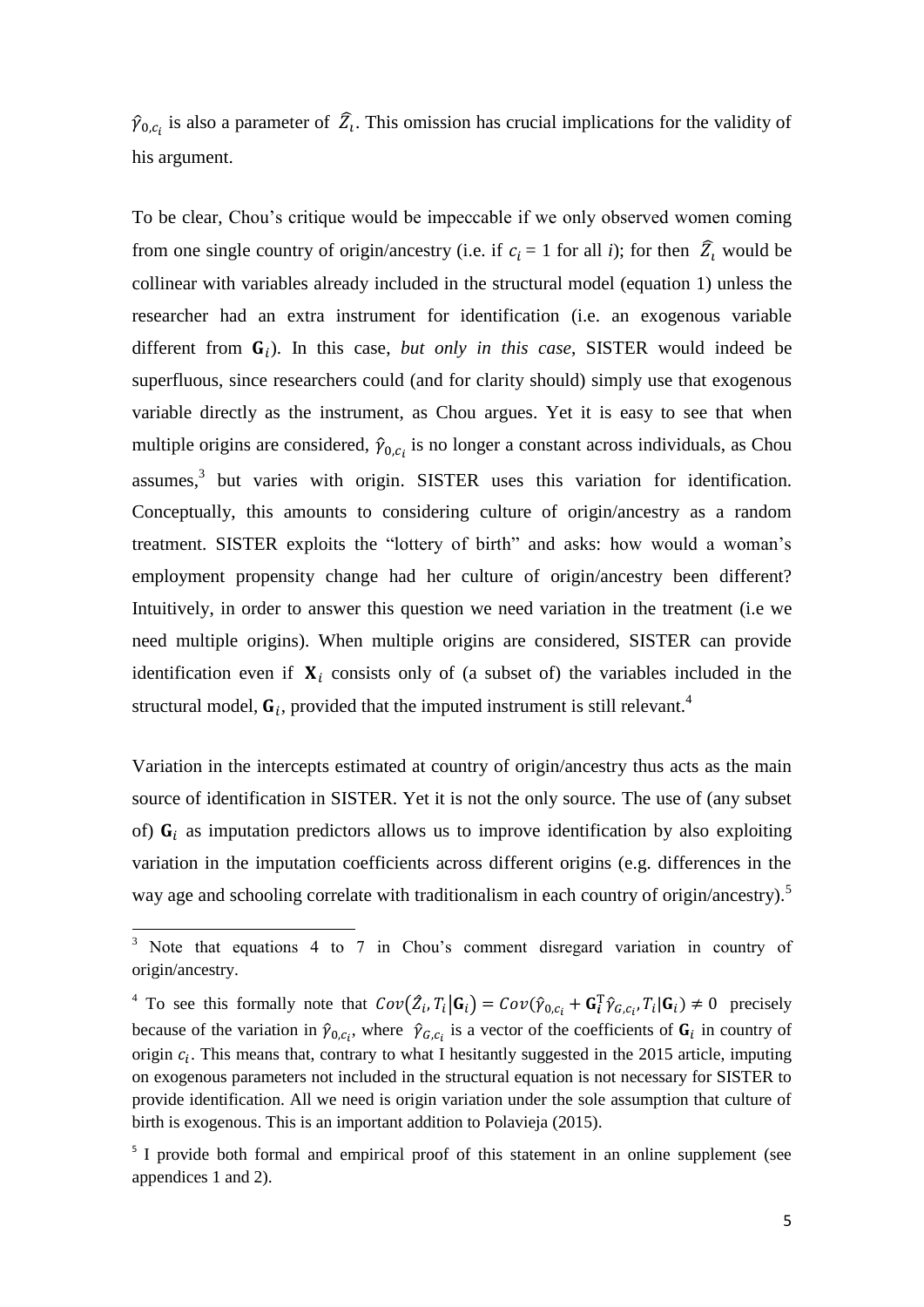Conceptually, this amounts to using variation in the degree of cultural homogeneity at the country of origin/ancestry as an additional source of identification.<sup>6</sup> Because  $G_i$  covariates are exogenous by construction (since  $G_i$  cannot be correlated with its own error term), using them as imputation predictors requires making no additional assumptions. If, by contrast, the researcher wishes to impute on covariates not included in the structural model s/he will have to justify theoretically why they are assumed exogenous.

A crucial advantage of the imputation step in SISTER is that it provides a very parsimonious way of modelling the first stage in IV estimation by taking a large number of potential instruments and condensing them in a scalar using external data. To see this note that if researchers were to follow Chou's advice to skip this step, they would have to introduce a large number of instruments (at the very least  $1-c$  country of origin/ancestry dummies). The imputation step can thus refine the instrument by 1) providing more precise estimates of culture of origin variation based on non-migrant samples; and 2) by addressing the "many instruments" problem, which is known to be one of the most important sources of estimation bias in standard IV methods (see e.g. Andrews and Stock 2005). 7

## *Refuting Chou's claim that SISTER threatens transparency and validity*

Chou further claims that the imputation step "hides the dependence of SISTER on all of the non-imputed imputation regressors" and notes that this "can diminish the validity of empirical estimates". SISTER, he concludes, is thus both obscurant and harmful. Again this conclusion seems based on an inexact characterization of the method. To be clear, Chou would be absolutely right *if and only if* imputation predictors potentially affecting FLFP were excluded from the structural equation. For example, if we were to use women's schooling to impute synthetic traditionalism but did not control for schooling in the structural equation, then the effect of schooling on FLFP would be hidden in the effect of the imputed instrument,  $\hat{Z}_1$ . In this example, the exclusion restriction would be

1

<sup>6</sup> Within countries, cultural traits vary across regions, generations and social groups (Polavieja 2015:170-72) but the extent of this variation can itself be country-specific (i.e. some countries are more culturally homogeneous than others).

 $7$  For an empirical proof see online supplement (appendix 3, table A2).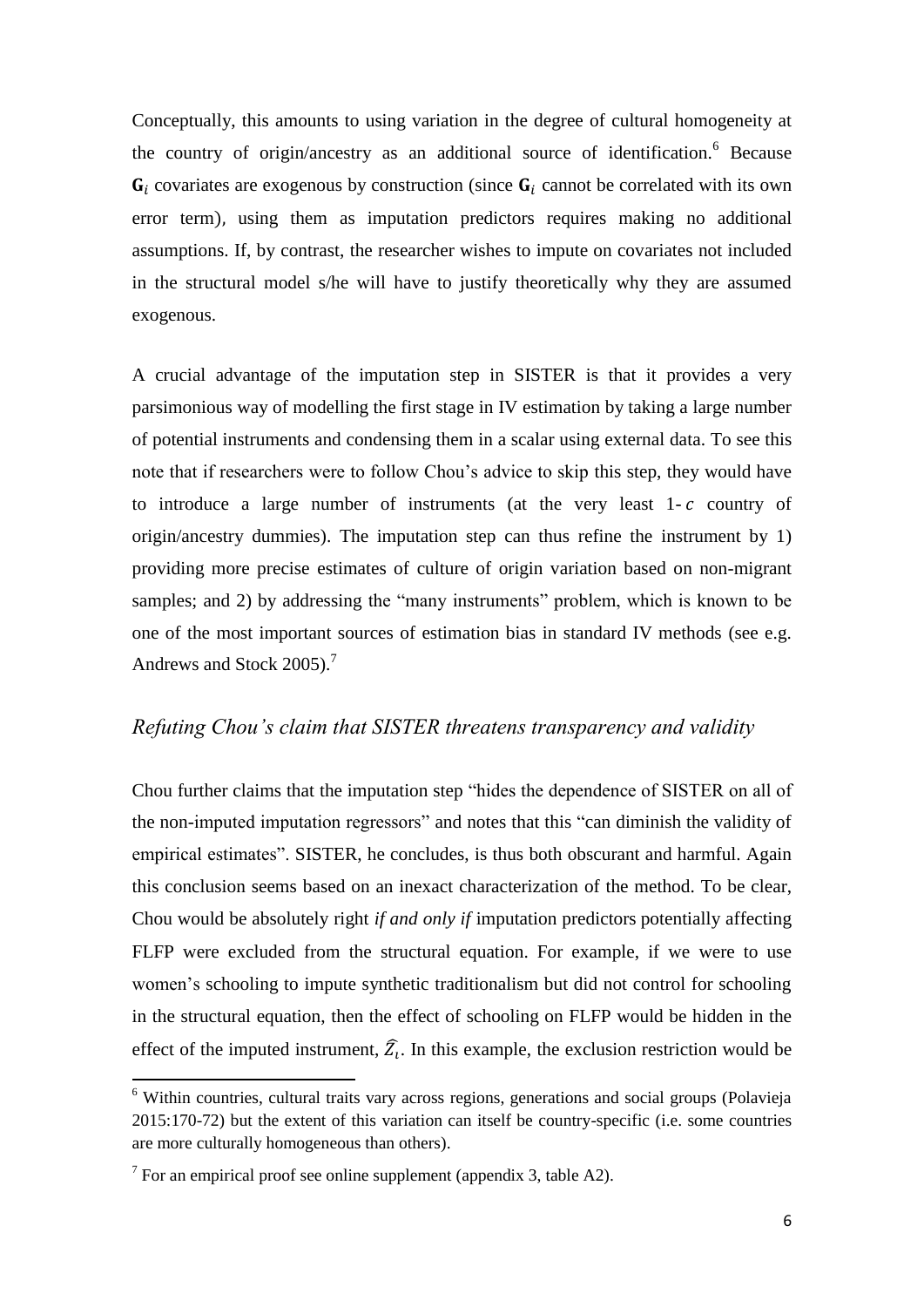violated because schooling directly affects FLFP (as well as traditionalism) making  $\widehat{Z}_t$  invalid. This is why all Xs that are potential predictors of FLFP should always be introduced also as controls in the structural equation  $(G_i)$ , as I stated in the 2015 article. The inclusion of  $G_i$  covariates in the imputation step can never harm the validity of  $\widehat{Z}_i$ precisely because they are predictors of FLFP in the structural equation (and hence uncorrelated with the error term).<sup>8</sup>

In sum, SISTER is not flawed by construction: By exploiting cultural variation across multiple countries of origin/ancestry (i.e. variation in both the intercepts and the slopes of the imputation regression) synthetic traits can *in theory* provide identification. Now the question that needs to be addressed is under which specific conditions particular applications of the SISTER method are likely to fail. As with any other IV method, this implies discussing potential threats to the exogeneity condition.

# **OMITTED VARIABLE BIAS (OVB) AS A THREAT TO EXOGENEITY IN SISTER**

Clearly, as Chou asserts, the SISTER method will likely fail if immigrants bring unobserved attributes with them that are jointly correlated with their cultural traits and economic outcomes. Because variation in origin/ancestry is the main instrument in SISTER, it is crucially important to consider potential country-level effects on FLFP not properly measured in the structural equation. This is a major challenge for SISTER. A case in point is unobserved ability. Chou notes that unobserved differences in ability (linked to origin) can pose a fundamental threat to the method's validity because ability might affect FLFP directly.<sup>9</sup> For example, if the quality of educational systems differed by country of origin/ancestry in a way that is correlated with both levels of traditionalism and women's participation decisions, then respondents' schooling would be unable to capture all the variation in relevant skills linked to FLFP.

<sup>&</sup>lt;sup>8</sup> For a formal proof see online supplement (appendix 1).

<sup>9</sup> Unobserved ability might also affect the probability to migrate and hence it is also a potential source of selection bias.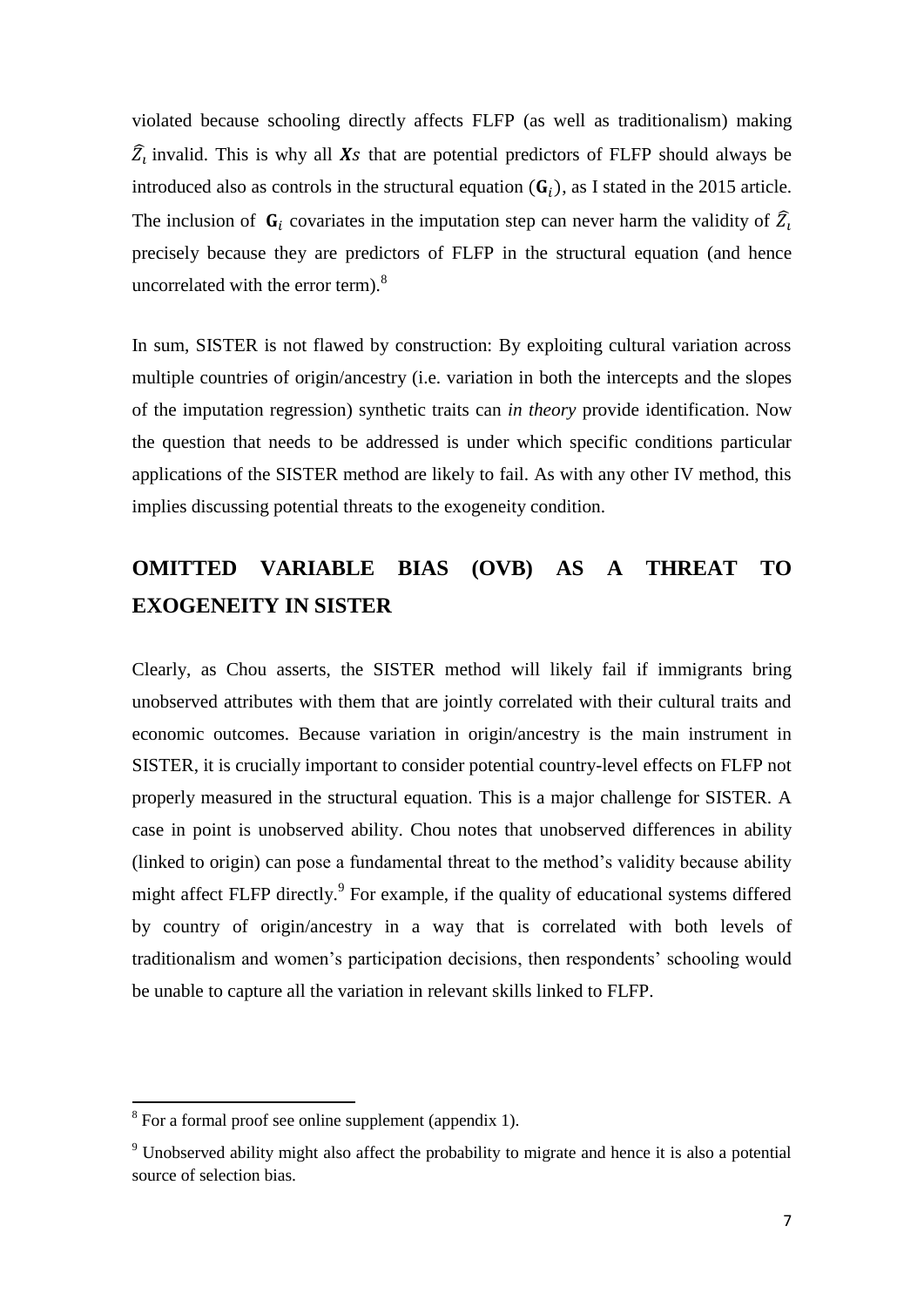Precisely to address concerns about OVB, numerous robustness tests were carried out in an online supplement to the 2015 article (henceforward the 2015 supplement). These tests suggest that potential differences in unobserved skills are probably not a major source of bias in the European Social Survey. This is actually unsurprising since most countries of origin/ancestry in the dataset are advanced European economies with highly developed educational systems (which is one of the key advantages of exploiting intra-European migration).<sup>10</sup> Many other robustness tests for omitted skill bias are of course possible and indeed advisable in future applications of the method. If data are available, researchers should seek to directly control for individual measures of skills/ability as well as for parental education and skills. Alternatively, they could test the sensitivity of results to the choice of individual-level controls potentially linked to ability (Luttmer and Singhal 2011). Other ways of testing for potential unobserved skill bias might include: controlling for both macro-economic conditions and the quality of the educational system at country of origin/ancestry (Fernandez and Fogli 2009); removing migrants from countries with low-quality education from the sample (see the 2015 supplement); using standard Mincer earning equations to capture differences in productivity by origin/ancestry (Fernandez 2011); estimating sibling fixed-effects models (Finseraas and Kotsadam 2015); or introducing measures of linguistic distance between country of origin/ancestry and country of destination/birth. Note many of these tests exploit origin variation to address potential OVB. It is obvious, however, that not all forms of OVB can be tested empirically. This means assumptions about unobserved heterogeneity must be made, as with any other IV.

### *Is the exclusion restriction implausible in SISTER?*

**.** 

Chou argues that the exclusion restriction in SISTER is "implausible" because traditionalism is likely to influence other behaviors (e.g. childbearing and educational attainment) likely to affect FLFP. Note that Chou is assuming these variables are unobserved. In fact in the 2015 article both were observed *post migration*. Yet while I controlled for education in all models, I purposely left family composition variables out of the best-specified model (Polavieja 2015: 178, Figure 2; 182, Table 4). The reason is

<sup>&</sup>lt;sup>10</sup> In my view, the idea that differences in unobserved ability can affect intra-European migrants' FLFP seems a bit far-stretched. Unobserved skills are probably more likely to influence earnings, occupational attainment or career progression.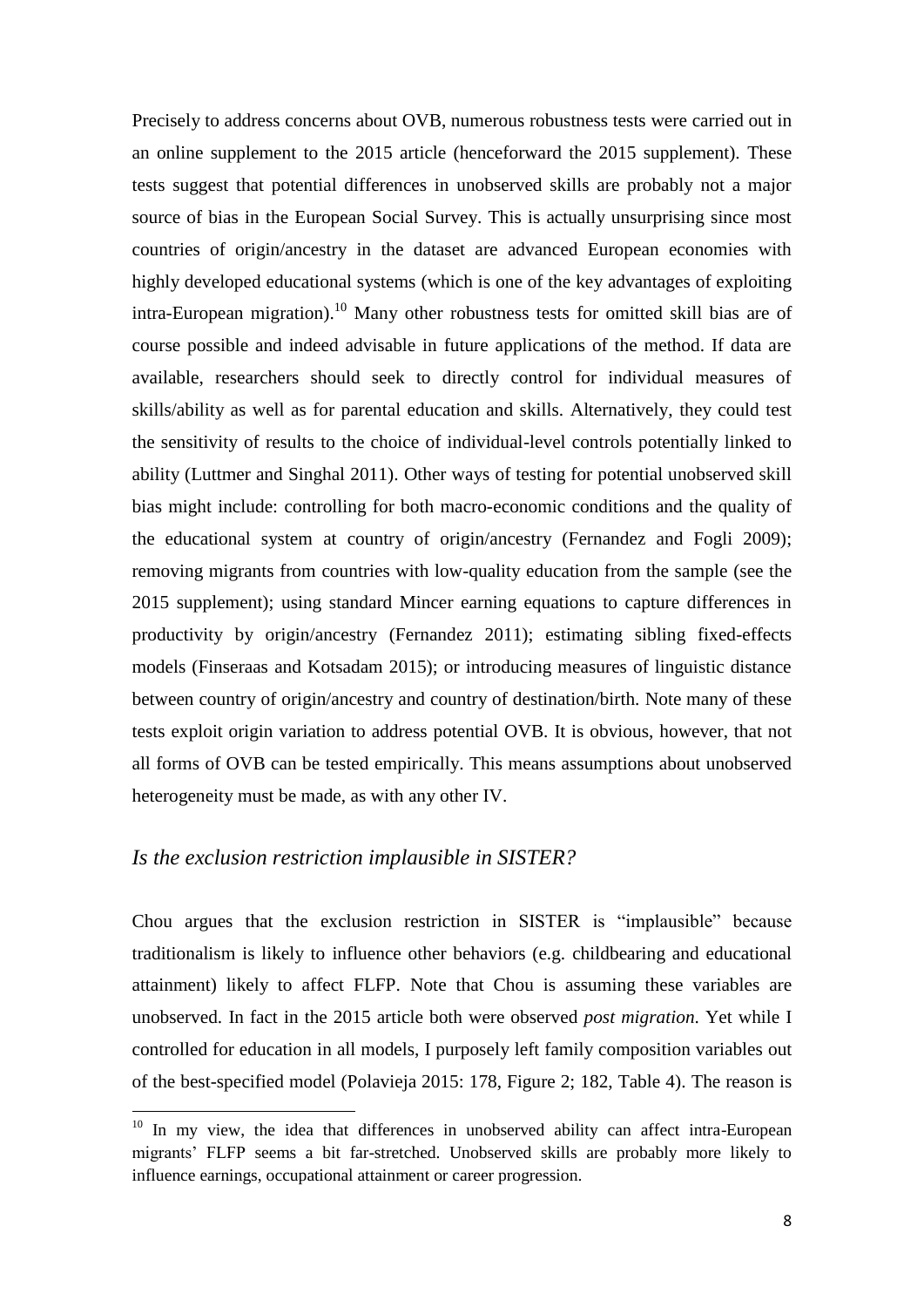simple: Traditionalism affects family decisions jointly with labor-market decisions (i.e. traditional women are more likely to marry, have children and withdraw from the labor market). This implies that the full impact of traditionalism on FLFP can only be captured *before* controlling for family structure variables. I stress this point to illustrate the importance of always inquiring about the substantive (theoretical) meaning of variables, for what might appear as a "lurking" violator of exclusion could, on closer look, turn out to be a crucial channeling variable.

But Chou is of course right that unobserved *pre-migration* characteristics should be a cause for concern. In his discussion of "first-best assumptions" Chou concludes that "unfortunately, there is no fix to this problem". I disagree. One very easy way of addressing this potential problem is considering second-generation immigrants as the target sample. In the 2015 supplement I showed that findings were robust to restricting the sample to the second and the 1.5 generations. Obviously, the second generation has no pre-migration characteristics to worry about because they did not migrate.

### **SELECTION INTO MIGRATION BIAS (SB)**

SB poses also a major threat to SISTER. Chou argues that because migration is not a random phenomenon, applying SISTER could even invalidate a valid instrument. Chou draws on both simple fictional illustrations and complex simulation experiments to prove his point (the latter presented in the author's webpage). Chou's illustrations assume traditionalism is exogenous in the population. Note this amounts to assuming away the very problem we want to solve. For space, I address his most complex simulations in an online supplement. There I show that when both endogenous preferences and selective migration are formalized jointly, Monte Carlo simulations can yield very different results to those reported by Chou. Does this mean we should be unconcerned with potential SB? Absolutely not: it only means that fictional illustrations and simulation experiments cannot shed definitive light on this problem.

Potential sources of SB can, however, be investigated *empirically*. There are a host of robustness tests one can do, including, for example: testing again for the sensitivity of results to individual-level controls potentially linked to the migration decision; exploring the correlation between recent migrants' values and those of their non-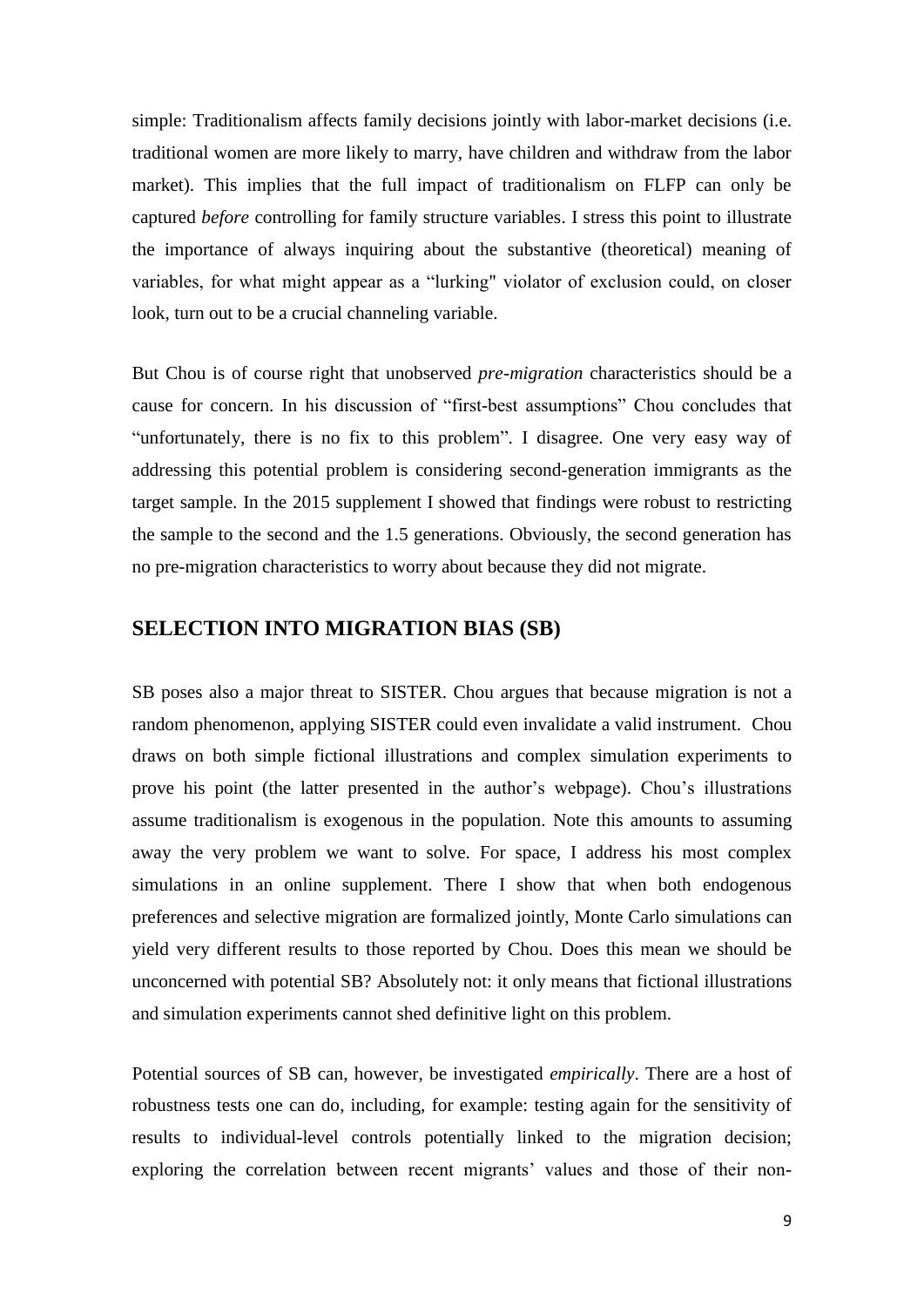migrant equivalents to test for potential selection on the trait; controlling for macroeconomic conditions at both origin and destination to test for selection on the outcome; and testing the sensitivity of results to the choice of origin sample (by removing migrants from particular sending countries where selection effects seem most plausible). If data permits, researchers could also investigate more directly the reasons behind the migration decision. The epidemiological literature in economics provides numerous examples of robustness tests for SB (for a discussion see Fernandez 2011). Of course, not all forms of SB can be fully addressed empirically and again, as with any other method, assumptions must be made. SISTER users should always be aware of these assumptions and perform as many robustness tests for potential SB as appropriate to their specific research questions and data (see e.g. the 2015 supplement). I note, finally, that using second generation migrants as the target sample will logically diminish the potential biasing impact of selective migration sizably.

# **CONCLUSIONS**

Epidemiological approaches challenge the view that "moral systems" are not randomly assigned. The lottery of birth assigns people to different cultures. If people never moved out of these cultures the problem of endogenous preferences would seem unsolvable. But people move across cultures and very often they do so for reasons unrelated to either the cultural traits or the outcomes of interest. This provides a unique opportunity to identify the causal effect of underlying cultural values without sacrificing classical theory's great ambition to understand the motivation for human action. What Chou calls the "unmoved" aspects of culture can be identified because they are *portable*.

I conclude this reply by making six simple recommendations for future applications of SISTER: *First*, if data permits, apply SISTER to the second generation. *Second*, use observations for as many countries of ancestry as it is possible. *Third*, use a very simple imputation regression. *Fourth*, make sure all imputation regressors are theoretically defensible. *Fifth*, check that all imputation regressors that have the potential to directly affect the outcome are included in the structural equation. And, *sixth*, always test thoroughly for potential sources of OVB and SB.